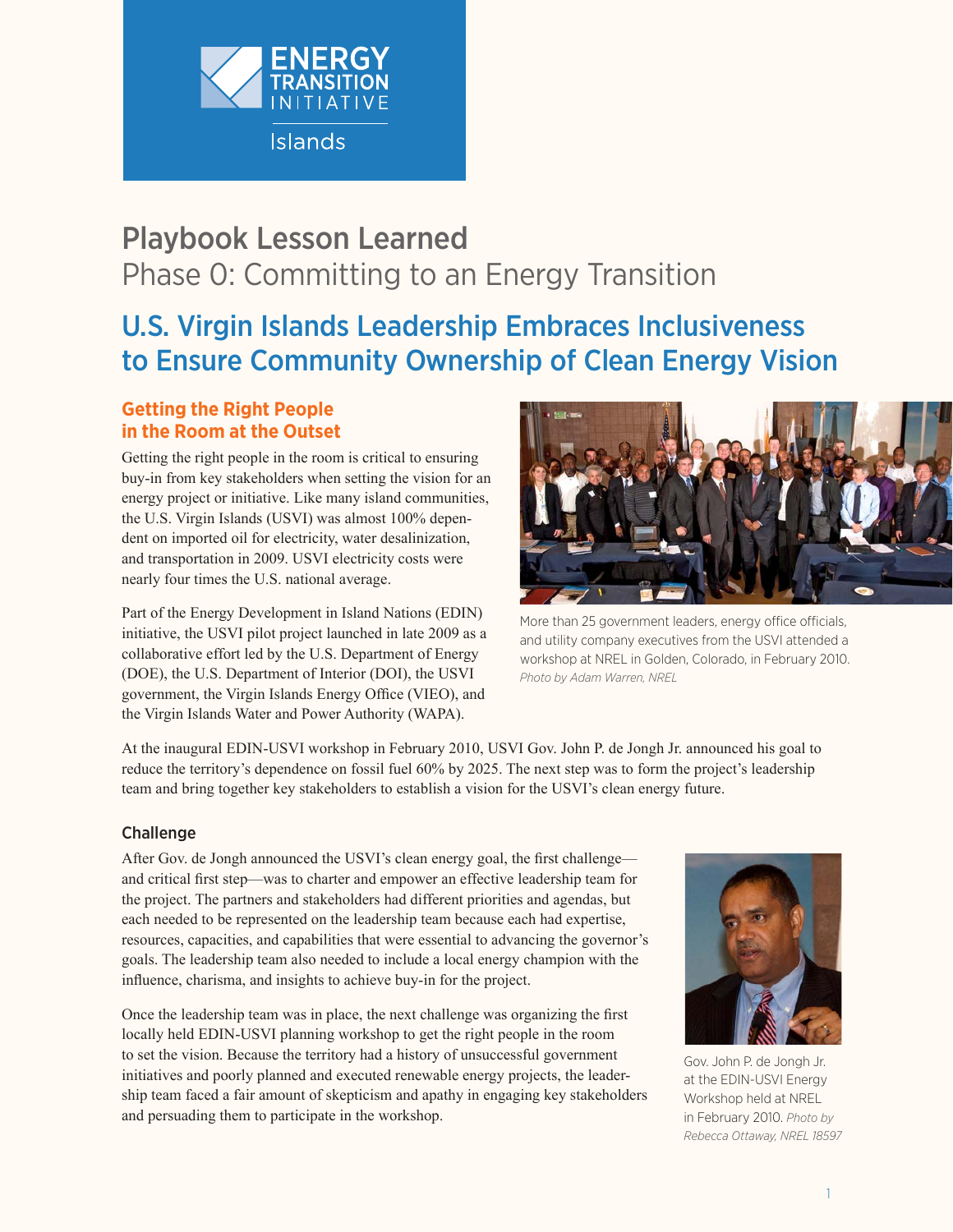Although the leadership team agreed in principle about inclusiveness as an ideal, it wrestled with how many people to invite to the workshop—and whom. The first day would be geared toward teeing up the project, whereas the second day would be highly interactive, with its primary goals to form steering committees and set the vision. Because energy was a major pain point in the territory, the leadership team expected strong voices of opposition among the key stakeholders, and knew this would pose challenges to doing the work and controlling the public message.

The leadership team needed to strike a balance between including a broad set of public and private stakeholders with diverse interests and perspectives, and maintaining a manageable number of participants to allow work to be accomplished.

## Solution

The governor's office appointed VIEO Director Bevan Smith and WAPA Chief Executive Officer Hugo Hodge Jr. to co-lead the project with the support of a steering committee composed of DOE and National Renewable Energy Laboratory (NREL) representatives and Basil Ottley with DOI. Despite representing diverse interests and agendas related to energy transformation, this core group was tasked with developing and implementing a plan for achieving the governor's goal.

Ottley, a former USVI senator, was well-positioned to serve as the project's local energy champion because of his deep roots and strong connections in the territory, lack of ties to any political administration, and keen understanding of the issues, needs, and challenges. These attributes, combined with his infectious enthusiasm for the project, made Ottley a valuable asset in identifying and engaging key stakeholders to participate in the early planning process. Along with other locally based members of the leadership team, he reached out to the various stakeholders to rally their support and motivate them to participate in the first USVI planning workshop.

While Ottley was key to gaining local support, DOE brought to the table unbiased technical expertise in renewable energy and energy efficiency. DOE would be critical to ensuring that the proposed technical solutions best used USVI's natural resources while meeting the goal.

The steering committee members tapped in to their organizations' public affairs and communications staffs to assist with the stakeholder engagement effort. In the end, the committee invited a diverse mix of public and private stakeholders—potential opponents included—ranging from legislators and government administrators to activists, educators, and local business leaders.

Among the individuals and groups represented were:

- The USVI senate
- Government agencies (regulatory and permitting, housing, transportation, tourism)
- Chambers of Commerce
- Local tourism groups and hotel owners
- Community activists and advocacy groups (St. Croix Environmental Association, AARP, etc.)
- Local solar installers
- Real estate developers
- Energy service companies
- University students and staff.



*Illustration by NREL*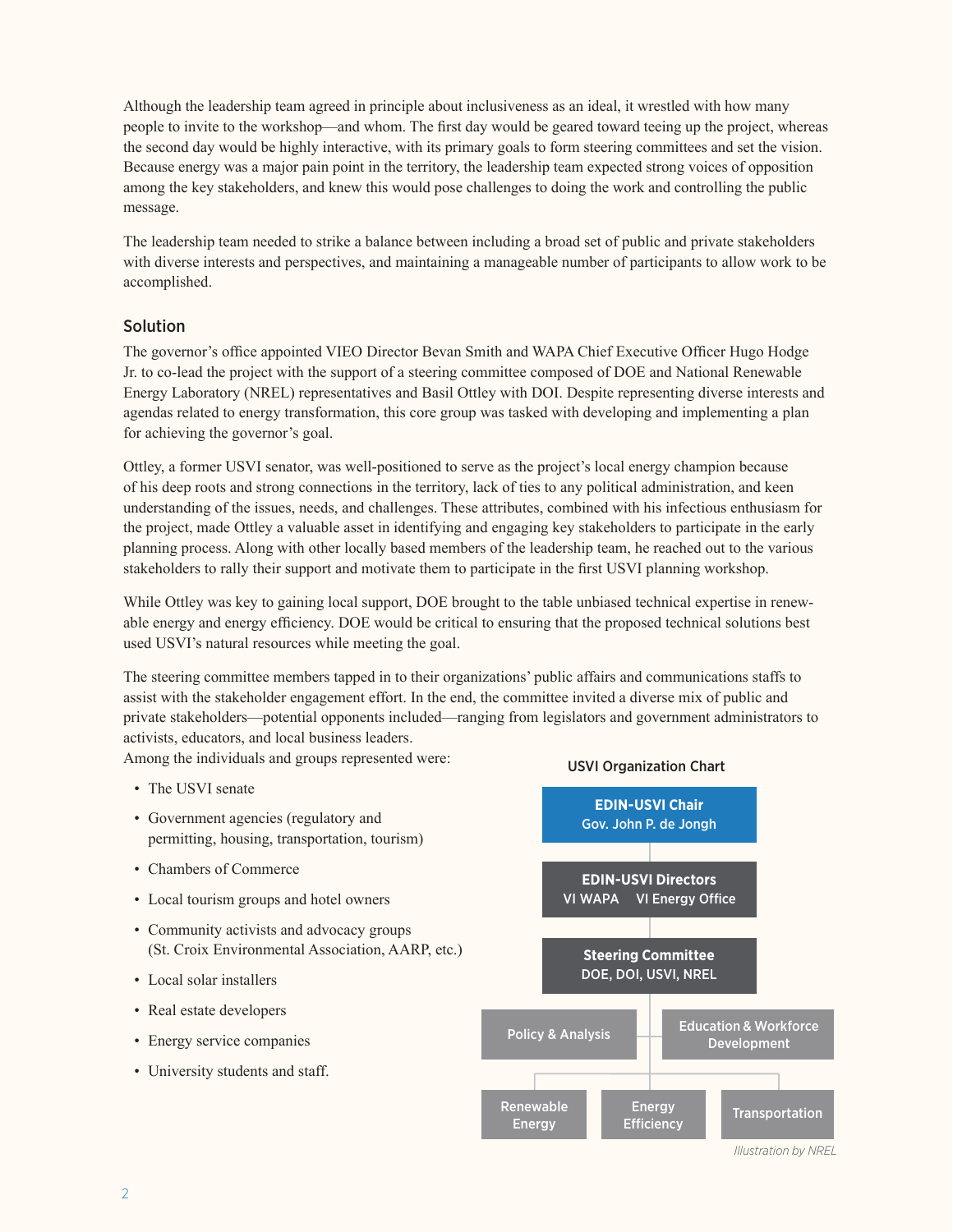## **Leadership Roles and Responsibilities**

To achieve a clean energy vision goal, it is important to determine who will lead the effort and clearly define roles and responsibilities. In the USVI, three groups led the effort:

- Leadership team
- Steering committee
- Working groups.

#### Leadership Team

The USVI leadership team included executives from the governor's energy office and the utility.

#### Steering Committee

Representatives from partner organizations DOE, DOI, and NREL comprised the USVI steering committee. The group was tasked with developing and implementing a plan for achieving the goal, which it achieved by organizing the inaugural strategic energy planning workshop that led to the development of the USVI Energy Road Map.<sup>1</sup>

#### Working Groups

The USVI working groups were composed of many public and private stakeholders, who focused on five key areas: energy efficiency, renewable energy, transportation, education and workforce development, and policy and analysis. They began in the planning phase by developing a set of task-related initiatives to be considered. Next, they performed detailed analyses to identify the mix of energy efficiency and renewable energy that would enable the USVI to achieve its goal. They used the data gathered during the assessment phase to develop the USVI Energy Road Map.

To allow for open discussion, the workshop was closed to the media but a press conference immediately followed the event.

The initial planning workshop was held at the University of the Virgin Islands St. Thomas campus in June 2010. Of the 100 people invited to participate in the two-day workshop, approximately 60 attended. The USVI vision-setting exercise benefited from input from attendees who were essential or highly motivated, as well as from public and private stakeholders who were eager to do the work. It led to the development of five working groups to execute data gathering and to identify the necessary tactics and strategies to achieve the vision.

### Key Takeaways

The USVI project demonstrates that an inclusive approach at the outset, with champions from the community and in the executive level of government, is important because successful energy transformation requires buy-in—not just from the local government, but from the entire community.

"We must—together—embrace the challenge of transforming our community and the underpinnings of our economy to build the future that we need and must reach, not just for ourselves, but. more importantly, for our children."

—Gov. John P. de Jongh Jr.

<sup>1</sup> Available at *http://energy.gov/eere/downloads/usvi-energy-road-map-charting-course-clean-energy-future-brochure-edin-energy*.